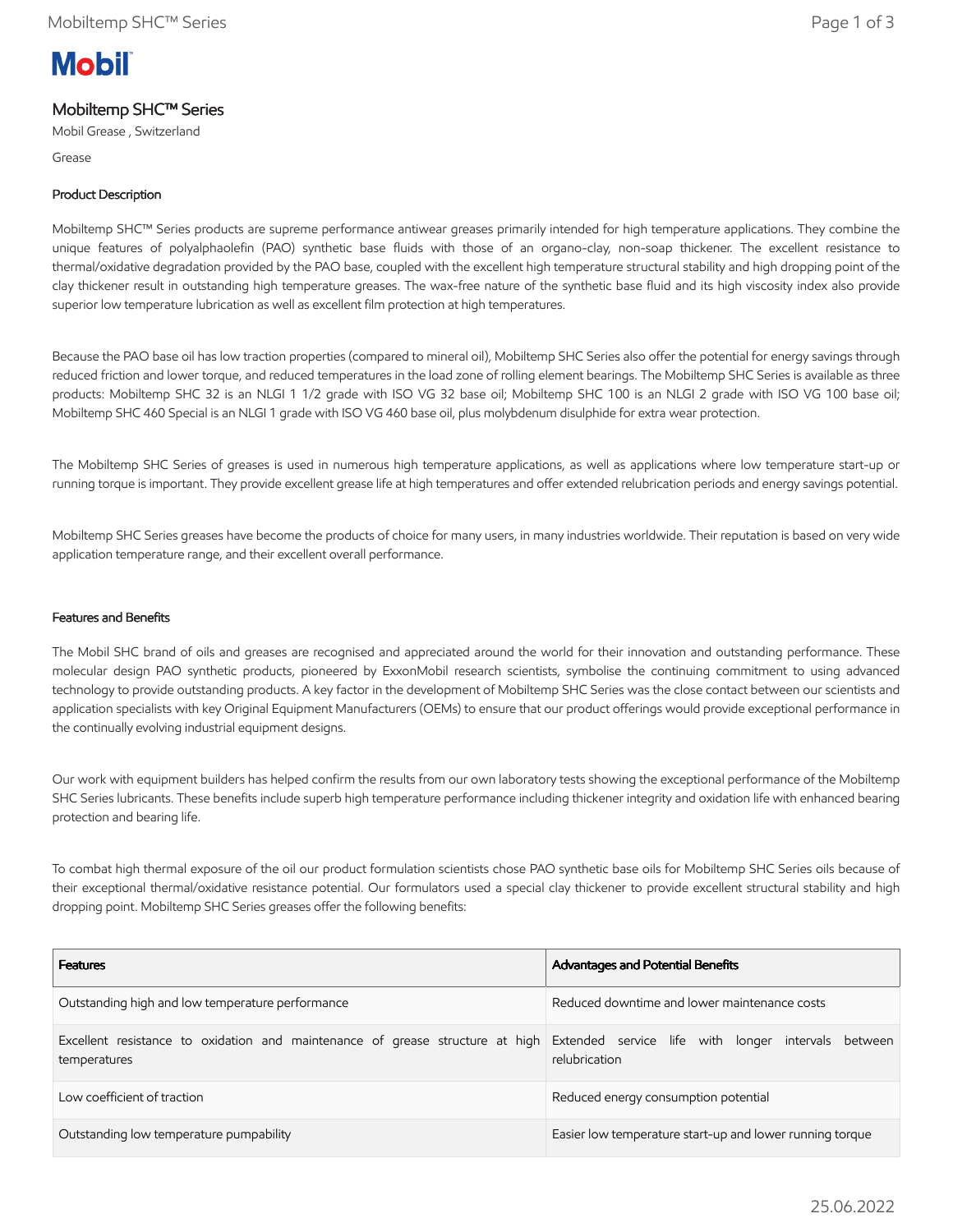| <b>Features</b>               | Advantages and Potential Benefits                                  |  |  |
|-------------------------------|--------------------------------------------------------------------|--|--|
| Very good antiwear protection | <sup>I</sup> Extended bearing life, reduced unanticipated downtime |  |  |

#### Applications

Mobiltemp SHC greases offer excellent high temperature grease life, bearing protection and grease integrity along with excellent low temperature capability and good wear protection. Specific applications include:

For Mobiltemp SHC 32

- Sealed or re-packable ball and roller bearings
- Splines, screws and some enclosed gearing
- Extreme temperature applications with a recommended operating temperature range of -50º C to 180º C (with appropriate relubrication intervals).

#### For Mobiltemp SHC 100

- High speed bearings and thrust bearings where a wide temperature range is desired
- It is particularly suitable for use in electric motor bearings where operating conditions demand reduced friction, low wear and long service life
- Extreme temperature applications with a recommended operating temperature range of -50º C to 200º C (with appropriate relubrication intervals).

#### For Mobiltemp SHC 460 Special

 • The presence of molybdenum disulphide makes it particularly suitable for the lubrication of sliding machine elements such as cams and ways, which are subject to long relubrication intervals, limited motion or shock loading.

- Oven conveyor or kiln bearings which are subject to high temperatures or cycling between high and normal temperatures
- Extreme temperature applications with a recommended operating temperature range of -40º C to 180º C (with appropriate relubrication intervals).

#### Specifications and Approvals

| This product meets or exceeds the requirements of: | 32 |
|----------------------------------------------------|----|
| DIN 51825:2004-06 - KP HC 1-2 K -50                |    |

#### Properties and Specifications

| Property                                                    | 32              | 100               | <b>460 SPECIAL</b> |
|-------------------------------------------------------------|-----------------|-------------------|--------------------|
| Grade                                                       | <b>NLGI 1.5</b> | NLGI <sub>2</sub> | NLGI <sub>1</sub>  |
| Thickener Type                                              | Clay            | Clay              | Clay               |
| Base Oil Viscosity of Greases @ 40 C, mm2/s, AMS 1697       | 32              |                   |                    |
| Color, Visual                                               |                 | Light Brown       | Grey               |
| Dropping Point, °C, ASTM D2265                              | $260+$          | $260+$            | $260+$             |
| Four-Ball Extreme Pressure Test, Weld Load, kgf, ASTM D2596 | $200+$          | $200+$            | $250+$             |
| Four-Ball Wear Test, Scar Diameter, mm, ASTM D2266          |                 | 0.4               | 0.4                |